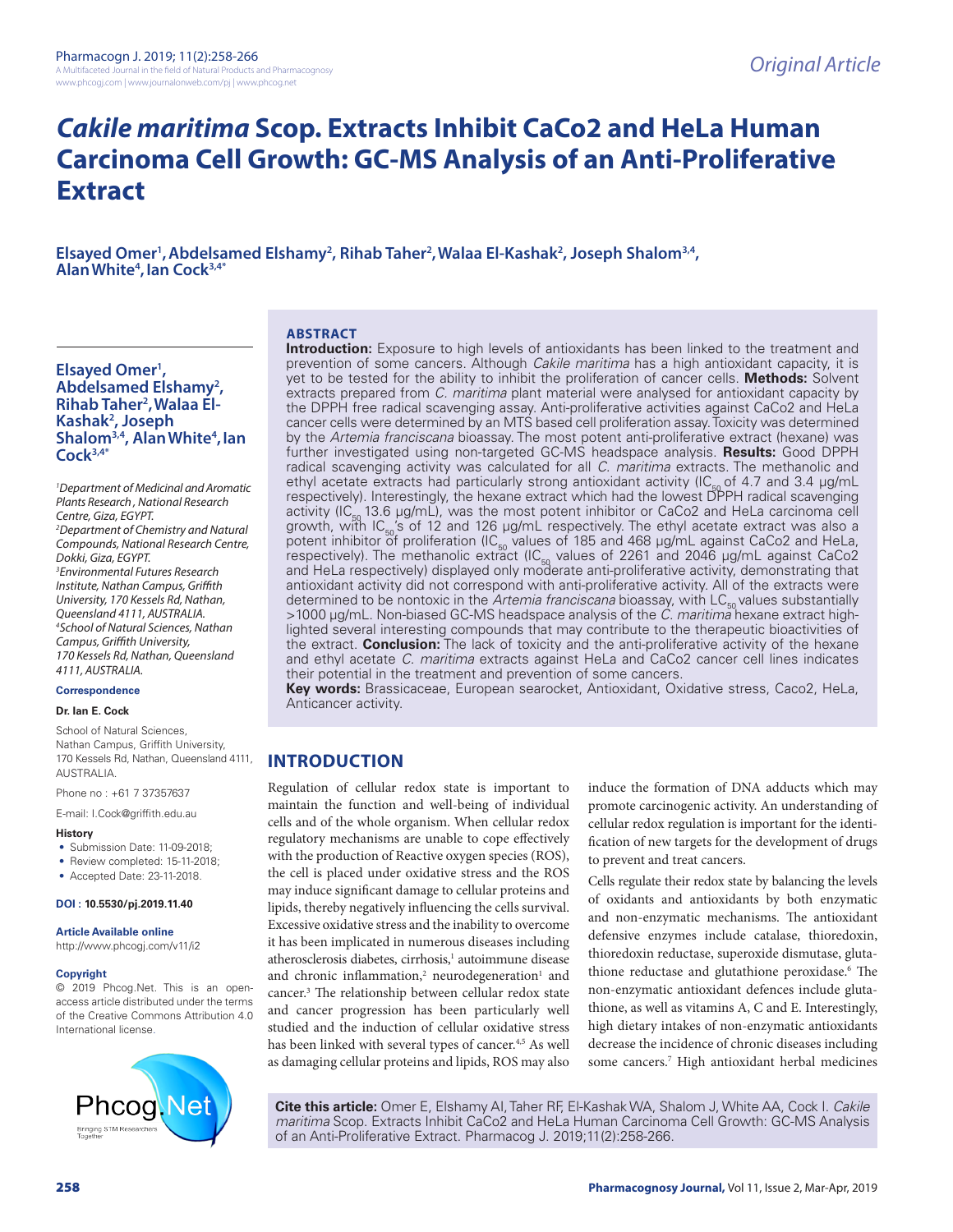and culinary plants contain multiple phenolic compounds that are strong antioxidants.8 Many of these compounds can scavenge ROS, protect cell constituents against oxidative damage and thereby prevent carcinogenesis and retard the disease's progression. Thus, high antioxidant plant extracts may be useful for both preventing and treating some cancers.

*Cakile maritima* Scop. (Family Brassicaceae; commonly known as European searocket) is a herb which is native to Europe and the northern parts of Africa. It can survive in harsh conditions, thrives in sandy, coastal regions, often displaces native local taxa and has become widely naturalised internationally. *C. maritima* grows to 40 cm in height and has a multi-branched stem. All parts of the plant have a high antioxidant capacity and are particularly rich in ascorbic acid.<sup>9</sup> The entire plant is consumed, particularly when other food sources are scarce.10 It is most frequently used as a flavouring agent, although young raw leaves may also be eaten fresh in salads. The powdered *C. maritima* roots can also be used to make bread. Furthermore, its high antioxidant capacity provides *C. maritima* with medicinal potential as high dietary intake of non-enzymatic antioxidants has been linked with decreased incidence of some chronic diseases, including some cancers, chronic inflammation, atherosclerosis and Alzheimer's disease.1,11 Indeed, individuals with elevated dietary intakes of non-enzymatic antioxidants such as vitamins A, C and E are less likely to suffer from some diseases including cancer and chronic inflammation.<sup>1</sup> Furthermore, several studies have demonstrated bacterial growth inhibitory and anti-inflammatory activities for several culinary plants with high antioxidant capacities and have linked the bioactivities to their free radical scavenging activities.<sup>12-16</sup> A recent study from our group also reported good antibacterial activity for *C. maritima* whole plant extracts.17 Despite this, we were unable to find reports examining the anticancer activity of *C. maritima.*

#### **MATERIALS AND METHODS**

#### Plant source and extraction

The aerial parts of *Cakile maritima* Scop*.* were collected and identified by Dr. Ahmed M. Abd El-Gawad, from Kafr-Saad, Damietta Governorate, Egypt in April 2015. A voucher specimen (Code No: CAM-311-015) was deposited at the herbarium of the Botany Department, Faculty of Science, Mansoura University, Egypt. The *C. maritima* aerial parts were air-dried in the shade and 1 kg of dried plant material were subsequently pulverized to a coarse powder. The powder was macerated in 70% methanol (5 L) at room temperature for five days, filtered and evaporated under vacuum, yielding a dark resinous extract (58 g). The dried extract was dissolved in 1L of distilled water and successively fractionated using *n*-hexane, ethyl acetate and methanol respectively (each in 0.5L of solvent, three times). Each fraction was separately dried under vacuum to yield 10.5, 15.0 and 32.5 gm of dried extracted material respectively

#### Qualitative phytochemical studies

The extracts were analysed for the presence of saponins, phenolic compounds, flavonoids, phytosterols, triterpenoids, cardiac glycosides, anthraquinones, tannins and alkaloids by previously described assays.18-20

### Antioxidant capacity

The antioxidant capacity of each sample was assessed using a modified DPPH free radical scavenging method.17 Briefly, DPPH solution was prepared as a 400 µM solution by dissolving DPPH (Sigma, Australia) in AR grade methanol (Ajax, Australia). The *C. maritima* extracts were diluted in methanol across the concentration range 10-80 µg/mL. Aliquots (20 µL) of each extract were mixed with 80 µL of 100 mM Tris-HCl buffer (pH 7.4). Ascorbic acid was prepared fresh and examined across the range 0-25 µg per well as a reference. A volume of 100 µL of DPPH solution was added to each well to give a volume of 250 µL. Blanks for each extract or ascorbic acid concentration, were also included on each plate. The assay mixtures were incubated in the dark for 20 min at  $23^{\circ}$ C and the absorbance were recorded at 515 nm using a Molecular Devices, Spectra Max M3 plate reader. All tests were performed in triplicate and triplicate controls were included on each plate. The % DPPH decolourisation was calculated using the following formula:

% decolorisation = 
$$
[1-(A_{\text{test}}/ A_{\text{control}})] \times 100
$$

 $IC_{50}$  values were determined as the test concentration capable of scavenging 50 % of the DPPH radicals via linear regression.

# Screen for anticancer bioactivity Cancer cell lines

The  $CaCo<sub>2</sub>$  and HeLa carcinoma cell lines used in this study were obtained from American Type Culture Collection (Rockville, USA). The cells were cultured in Roswell Park Memorial Institute (RPMI) 1640 medium (Life Technologies), supplemented with 20 mM HEPES, 10 mM sodium bicarbonate, 50 µg/mL streptomycin, 50 IU/mL penicillin, 2 mM glutamine and 10 % foetal calf serum (Life Technologies). The cells were maintained as monolayers in 75 mL flasks at 37°C, 5 %  $\mathrm{CO}_2$  in a humidified atmosphere until approximately 80 % confluent.

#### Evaluation of cancer cell anti-proliferative activity

Anti-proliferation of the extracts was assessed as previously described.<sup>21</sup> Briefly, 70 µL of cell culture containing approximately 5000 cells was added to the wells of a 96 well plate and 30 µL of the test extracts or cell media (for the negative control) was added to individual wells. The plates were then incubated at 37°C, 5% CO $_{\rm 2}$  for 12 h in a humidified atmosphere. A volume of 20 µL of Cell Titre 96 Aqueous One solution (Promega) was added to each well and the plates were incubated for a further 3 h. The absorbance was measured at 490nm using a Molecular Devices, Spectra Max M3 plate reader. All tests were performed in at least triplicate, with 3 internal repeats (n=9) and triplicate controls were included on each plate. The anti-proliferative activity of each test was calculated as a percentage of the negative control using the following formula:

Proliferation (% untreated control) =  $(A_c/A_c)$  x 100

 $A<sub>ct</sub>$  is the corrected absorbance for the test extract (calculated by subtracting the absorbance of the test extract in media without cells from the extract cell test combination) and  $A_c$  is the corrected untreated control (calculated by subtracting the absorbance of the untreated control in media without cells from the untreated cell media combination).

#### Toxicity screening

Potassium dichromate ( $K_2$ Cr<sub>2</sub>O<sub>7</sub>) (AR grade, Chem-Supply, Australia) was prepared in deionised water (4 mg/mL) and serially diluted in artificial seawater for use as a reference toxin. Toxicity of the *C. maritima* extracts, the reference toxin and the conventional antibiotics was assessed using a modified Artemia franciscana nauplii lethality assay.<sup>22,23</sup> The LC<sub>50</sub> with 95% confidence limits for each treatment was calculated using probit analysis.

# Non-targeted GC-MS head space analysis

Chromatographic separations were performed using a Shimadzu GC-2010 plus (USA) linked to a Shimadzu MS TQ8040 (USA) mass selective detector system as previously described.<sup>24</sup> The system was equipped with a Shimadzu auto-sampler AOC-5000 (USA) fitted with a Supelco (USA) divinyl benzene/carbowax/polydimethylsiloxane (DVB/ CAR/PDMS) solid phase micro-extraction fibre (SPME) handling system. Chromatographic separation was accomplished using a 5% phenyl, 95% dimethylpolysiloxane (30m x 0.25mm id x 0.25µm) capillary column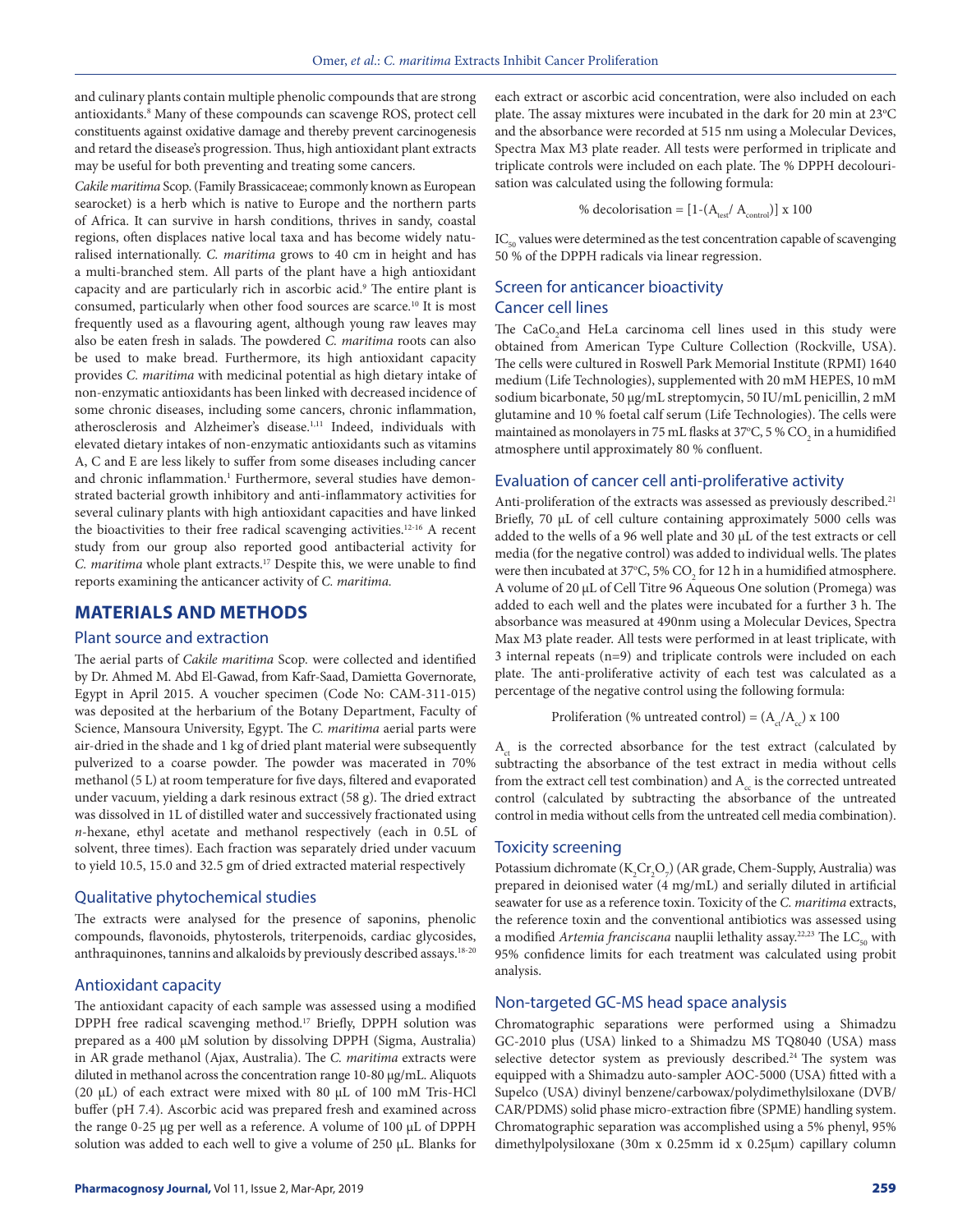(Restek USA). Helium was employed as a carrier gas at a flow rate of 0.79 mL/min and an injector temperature of 230°C. Sampling utilised a SPME cycle for a period of 10 min exposure to allow for absorption. The SPME was then desorbed in the injection port for 1 min at 250°C. The initial column temperature was held at 30°C for 2 min, increased to 140°C for 5 min, then increased to 270°C over a period of 3 mins and held at that temperature for the duration of the analysis. The GC-MS interface was maintained at 200°C. No signal was acquired for the first minute following sample injection and the system was run in split-less mode. The mass spectrometer was operated in the electron ionisation mode at 70eV and the mass signals were recorded in total ion count (TIC) mode. Data acquisition began 1 min after injection and continued for 45 mins utilising a mass range of 45-450 m/z.

### Statistical analysis

Data are expressed as the mean  $\pm$  SEM of at least three independent experiments, each with internal triplicates (*n*=9). One-way ANOVA was used to calculate statistical significance between control and treated groups, with a *P* value <0.01 considered to be statistically significant.

# **RESULTS**

# Liquid extraction yields, qualitative phytochemical screening and antioxidant capacity

Extraction of 1 kg of *C. maritima* whole plant with 5L of 70% methanol yielded 58 g (i.e. 5.8 % yield) of dried total extract (TE) (Table 1). Sequential extraction with hexane, ethyl acetate and methanol yielded 10.5 g (approximately 1.1% yield), 15.0 g (approximately 1.5 % yield) and 32.5 g (approximately 3.3 % yield) of total extracted material respectively. The dried extracts were resuspended in deionised water (containing 1% DMSO) to give the extract concentrations shown in Table 1.

All extracts contained a wide range of phytochemical classes (Table 1). Phenolics and flavonoids were present in moderate-high levels in the ethyl acetate and methanolic extracts. Triterpenoids were present in all extracts, albeit in low relative abundance. Saponins were present in methanolic and ethyl acetate extracts in low relative abundance (but not in the hexane extract), whilst phytosterols were present in the methanolic and hexane extracts (but not in the ethyl acetate extract). Alkaloids were only present in the methanolic extract, albeit in low abundance. All extracts were completely devoid of cardiac glycosides, tannins and anthraquinones. Antioxidant capacity (expressed as the concentration capable of scavenging 50% of the DPPH radical) for the *C. maritima* extracts (Table 2) ranged from a DPPH radical scavenging  $IC_{50}$  of 3.4 µg/mL (ethyl acetate *C. maritime* extract) to a high of 13.6 µg/mL (*C. maritima* hexane extract).

#### Anti-proliferative activity

Aliquots of all *C. maritima* extracts were tested for the ability to block cell proliferation of CaCo<sub>2</sub> and HeLa cell lines. All *C. maritima* extracts tested displayed significant (*p<*0.01) anti-proliferative effects against CaCo2 cells (Figure 1). The hexane extract was particularly potent and completely inhibited CaCo2 proliferation. The methanolic and ethyl acetate extracts were also potent inhibitors of CaCo2 proliferation, inhibiting cellular proliferation by approximately 95 % compared to the untreated control CaCo2 cell proliferation. The *C. maritima* extracts were similarly effective at inhibiting HeLa cancer cell proliferation, with all *C. maritima* extracts displaying potent inhibitory activity (Figure 2). In contrast to CaCo2 proliferation, the mid polarity ethyl acetate extracts was the most effective inhibitor of HeLa proliferation (99 % inhibition of proliferation). The methanolic and hexane extracts were also effective inhibitors of HeLa proliferation, decreasing growth by approximately 85 % and 95 % of the untreated control HeLa cell proliferation respectively.

The anti-proliferative efficacy of the extracts against CaCo2 and HeLa cells was further quantified by determining the dose required to inhibit to 50 % (IC $_{50}$ ) of the control cell proliferation (Table 2). The calculated  $IC_{50}$  values indicate that the order of efficacy for the extracts was hexane extract > ethyl acetate extract > methanol extract against both cell lines. The hexane (IC<sub>50</sub> 12 and 126 µg/mL against CaCo2 and HeLa cells

**Table 1: The mass of dried extracted material, the concentration after resuspension in deionised water, qualitative phytochemical screenings and antioxidant capacities of the** *C. maritima* **extracts.**

| Extract | Mass of Dried Extract (g) | Concentration of Resuspended Extract (mg/mL) | Antioxidant Capacity measured as IC <sub>50</sub> (µg/mL) | <b>Total Phenolics</b> | Water Soluble Phenolics | Water Insoluble Phenolics | Cardiac Glycosides       | Saponins                         | <b>Triterpenes</b>               | Phytosteroids   | Alkaloids (Mayer Test) | (Wagner Test)<br><b>Alkaloids</b> | Flavonoids | Tannins                  | <b>Free Anthraquinones</b> | <b>Combined Anthraquinones</b> |
|---------|---------------------------|----------------------------------------------|-----------------------------------------------------------|------------------------|-------------------------|---------------------------|--------------------------|----------------------------------|----------------------------------|-----------------|------------------------|-----------------------------------|------------|--------------------------|----------------------------|--------------------------------|
| TE      | 58                        | 58                                           | 6.8                                                       | $\rm{NT}$              | $\rm{NT}$               | $\rm{NT}$                 | $\rm{NT}$                | $\rm{NT}$                        | $\rm{NT}$                        | $\rm{NT}$       | $\rm{NT}$              | $\rm{NT}$                         | $\rm{NT}$  | $\rm{NT}$                | $\rm{NT}$                  | $\rm{NT}$                      |
| CMM     | 32.5                      | 40                                           | 4.7                                                       | $^{+++}$               | $^{+++}$                | $++$                      | $\overline{\phantom{a}}$ | $\begin{array}{c} + \end{array}$ | $^{+}$                           | $^+$            | $+$                    | $^{+}$                            | $^{+++}$   | $\overline{\phantom{a}}$ |                            |                                |
| CME     | 15.0                      | 10                                           | 3.4                                                       | $^{+++}$               | $++$                    | $++$                      | $\overline{\phantom{a}}$ | $\qquad \qquad +$                | $\begin{array}{c} + \end{array}$ | $\qquad \qquad$ | $\overline{a}$         | $\overline{\phantom{a}}$          | $++$       |                          |                            |                                |
|         |                           |                                              |                                                           |                        |                         |                           |                          |                                  |                                  |                 |                        |                                   |            |                          |                            |                                |

+++ indicates a large response; ++ indicates a moderate response; + indicates a minor response; - indicates no response in the assay; NT = not tested. CMM = methanolic *C. maritima* extract; CME = ethyl acetate *C. maritima* extract; CMH = hexane *C. maritima* extract. Antioxidant capacity was determined by DPPH reduction and is expressed as the test concentration capable of scavenging 50 % of the DPPH radical.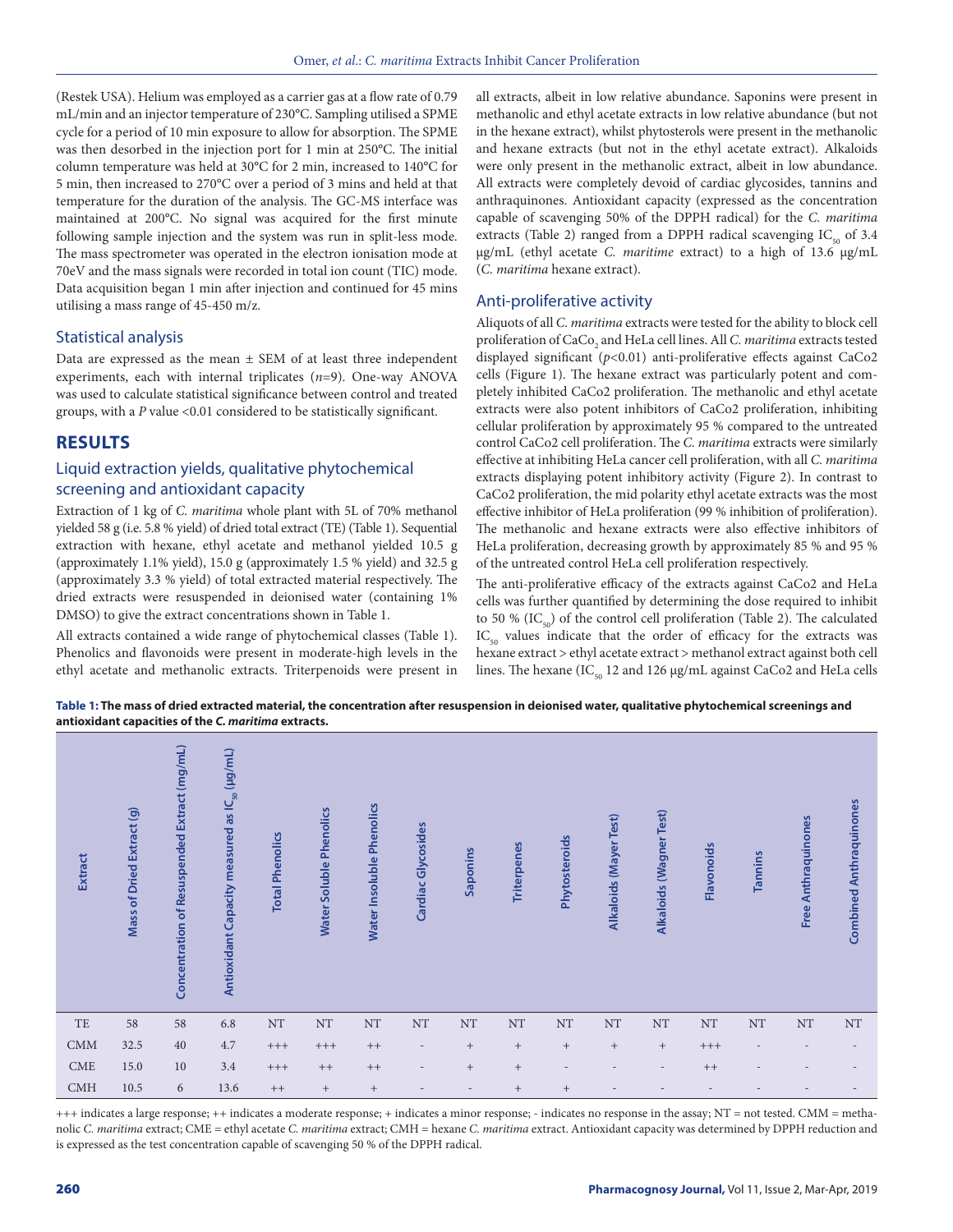

**Figure 1:** Anti-proliferative activity of the *C. maritima* extracts and untreated controls against Caco2 cancer cells measured as percentages of the untreated control cells.  $NC =$  untreated cell growth (negative control); CMM = *C. maritima* methanolic extract; CME = *C. maritima* ethyl acetate extract; CMH = *C. maritima* hexane extract; PC = positive control (50 mg/mL cisplatin). Results are expressed as mean percentages ± SEM of three independent tests, each with internal triplicate determinations (n=9). \* indicates results that are significantly different to the untreated control (*p<*0.01).



**Figure 2:** Anti-proliferative activity of the *C. maritima* extracts and untreated controls against HeLa cancer cells measured as percentages of the untreated control cells.  $NC =$  untreated cell growth (negative control); CMM = *C. maritima* methanolic extract; CME = *C. maritima* ethyl acetate extract; CMH = *C. maritima* hexane extract; PC = positive control (50 mg/mL cisplatin). Results are expressed as mean percentages  $\pm$ SEM of three independent tests, each with internal triplicate determinations (n=9). \* indicates results that are significantly different to the untreated control (*p<*0.01).

respectively) and ethyl acetate extracts (IC $_{50}$  185 and 468 µg/mL against CaCo2 and HeLa cells respectively) were both potent inhibitors of the proliferation of both cell lines. In contrast, the methanolic extract displayed relatively low activity (IC<sub>50</sub> 2261 and 2046  $\mu$ g/mL against CaCo2 and HeLa cells respectively).

## Quantification of toxicity

All extracts were initially screened undiluted in the assay (Figure 3). For comparison, the reference toxin potassium dichromate (1000  $\mu$ g/mL) was also tested in the bioassay. The potassium dichromate reference toxin was rapid in its onset of mortality, inducing significant nauplii death within the first 4 h of exposure and 100 % mortality within 5 h (results not shown). In contrast, the methanolic and hexane *C. maritima* extracts did not induce mortality rates significantly different from those of the untreated seawater control. However, the ethyl acetate extract induced

#### Table 2: The IC<sub>50</sub> values (µg/mL) of CaCo2 and HeLa human cancer cell lines and the LC<sub>50</sub> values (µg/mL) for *Artemia franciscana* nauplii exposed **to** *C. maritima* **extracts and control solutions.**

|            |                   | <b>Antiproliferative Activity IC.</b><br>$(\mu q/mL)$ | Artemia nauplii LC <sub>ερ</sub> (μg/mL) |
|------------|-------------------|-------------------------------------------------------|------------------------------------------|
|            | CaCo <sub>2</sub> | <b>HeLa</b>                                           |                                          |
| <b>CMM</b> | 2261              | 2046                                                  | $\qquad \qquad$                          |
| <b>CME</b> | 185               | 468                                                   | 1361                                     |
| <b>CMH</b> | 12                | 126                                                   | -                                        |
| PC         | 69                | 85                                                    | 154                                      |

Numbers indicate the mean  $IC_{50}$  or  $LC_{50}$  values of at least triplicate determinations. indicates no significant brine shrimp mortality was evident. CMM = *C. maritima* methanolic extract; CME = *C. maritima* ethyl acetate extract; CMH = *C. maritima* hexane extract; PC = positive control (cisplatin for anti-proliferative assays; potassium dichromate for toxicity assays).



**Figure 3:** The lethality of the *C. maritima* extracts (2000 µg/mL) and the potassium dichromate control (1000 µg/mL) towards *Artemia franciscana* nauplii following 24 h exposure. CMM = *C. maritima* methanolic extract; CME = *C. maritima* ethyl acetate extract; CMH = *C. maritima* hexane extract; NC = negative (seawater) control; PC = positive control (1000 µg/mL potassium dichromate). Results are expressed as mean percentages ± SEM of three independent tests, each with internal triplicate determinations (*n*=9). \* indicates results that are significantly different to the untreated control (*p<*0.01).

>50 % mortality at 24 h. Therefore, methanolic and hexane *C. maritima* extracts were deemed non-toxic, whilst the ethyl acetate extract was deemed toxic (based on the screening study mortality) and its level of toxicity was further evaluated.

To further quantify the effect of toxin concentration on the induction of mortality, the *C. maritima* ethyl acetate extract was serially diluted in artificial seawaterto test across a range of concentrations in the *Artemia* nauplii bioassay. Table 2 shows the LC<sub>50</sub> values of the *C. maritima* extracts towards *A. franciscana*. No LC<sub>50</sub> values are reported for the methanolic and hexane extracts as <50 % mortality was seen for all concentrations tested. In contrast, a 24 h  $LC_{50}$  value of 1361 µg/mL was determined for the ethyl acetate extract. As LC<sub>50</sub> >1000 μg/ml towards *Artemia* nauplii for crude extracts have been defined nontoxic,<sup>25</sup> the ethyl acetate was also deemed to be non-toxic.

### Non-targeted GC-MS headspace analysis

As the *C. maritima* hexane extract had the most potent anti-proliferative activity against both the CaCo2 and HeLa cell lines (as determined by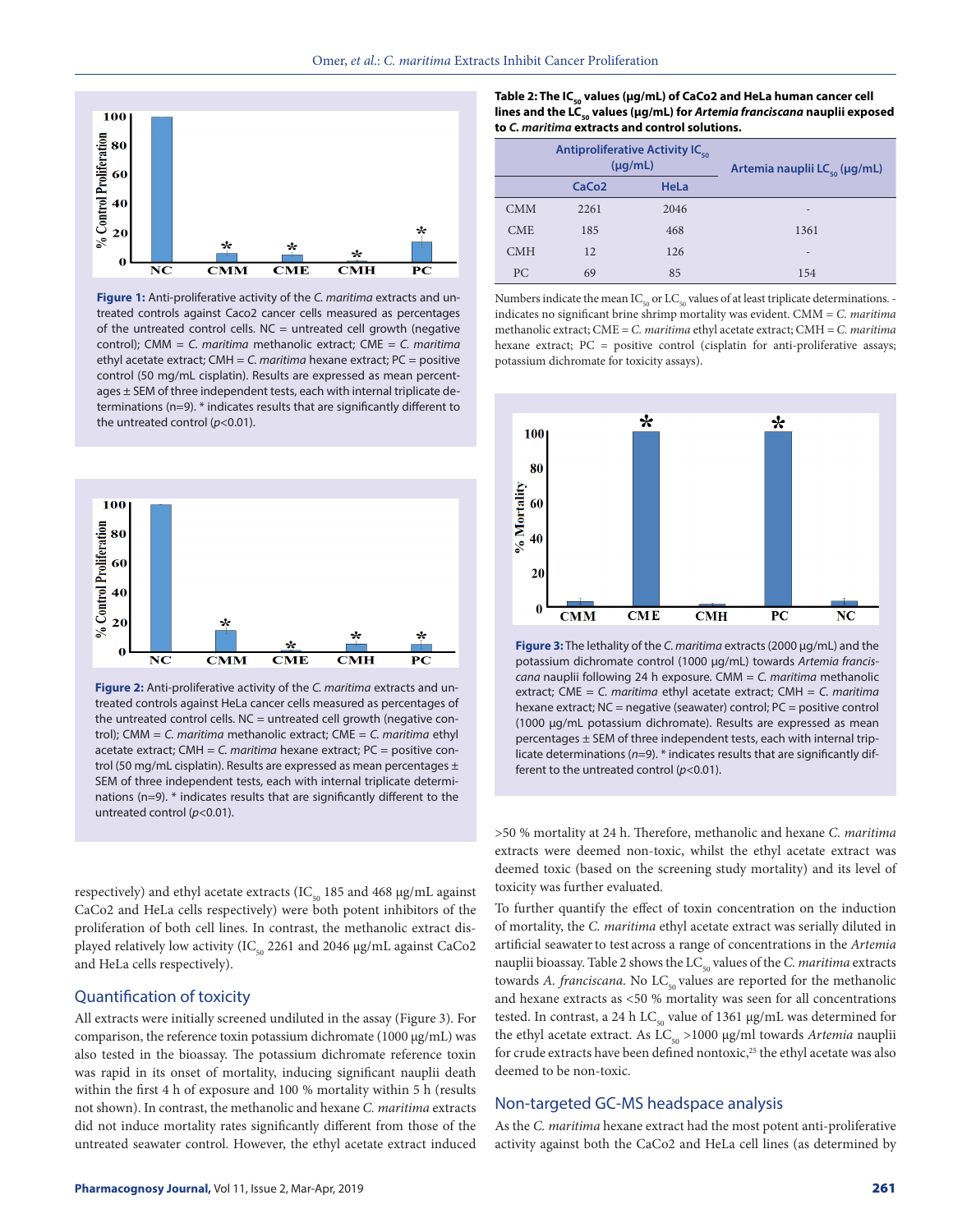$IC_{\text{co}}$ ; Table 2), it was deemed the most promising extract for further phytochemical evaluation by GC-MS metabolomics profiling. The resultant gas chromatogram is presented in Figure 4. Major peaks were evident in the *C. maritima* hexane extract at approximately 13.2, 15.1, 15.6, 15.8, 15.9, 16.4, 19.1, 19.3, 20.9, 21.7, 23.6 and 24.2 min. Several smaller peaks were also evident throughout all stages of the chromatograms. In total, 137 unique mass signals were noted for the *C. maritima* hexane extract (Table 3). Putative empirical formulas and identifications were achieved for 97 of these compounds (approximately 71 %) by comparison with the database. The major components by area were: Peak 1: 2-hydroxy-1, 8-cineole (12.7 min; 1.2 % of the total area under all chromatographic peaks; Figure 5a). Peak 2: decane (13.2 min; 5.1 % of the total area under all chromatographic peaks). Peak 3: limonene (14.1 min; 2.0 % of the total area under all chromatographic peaks; Figure 5b). Peak 4: citronellal (14.6 min; 0.4 % of the total area under all chromatographic peaks; Figure 5c). Peak 5: 3, 3-dimethylhexane (15.1 min; 3.0 % of the total area under all chromatographic peaks). Peak 6: m-tolualdehyde (15.6 min; 2.5 % of the total area under all chromatographic peaks). Peak 7: isodecyl methacrylate (15.8 min; 2.2 % of the total area under all chromatographic peaks). Peak 8: 2,5-dimethyl-2-undecane (15.9 min; 2.6 % of the total area under all chromatographic peaks). Peak 9: 2,5-dimethyl-2-undecane (15.9 min; 2.6 % of the total area under all chromatographic peaks). Peak 10: nonaldehyde (16.4 min; 5.0 % of the total area under all chromatographic peaks). Peak 11: methyl salicylate (19.1 min; 3.2 % of the total area under all chromatographic peaks). Peak 12: dodecane (19.4 min; 3.3 % of the total area under all chromatographic peaks). Peak 13: 1,3-bis(1,1-dimethylethyl)-benzene (20.9 min; 10.7 % of the total area under all chromatographic peaks). Peak 14: 4,6-dimethyldodecane (21.7 min; 1.9 % of the total area under all chromatographic peaks). Peak 15: 2,2,4-trimethyl-1,3-pentanediol diisobutyrate (23.6 min; 6.0 % of the total area under all chromatographic peaks); peak 16: propanoic acid, 2-methyl-3-hydroxy-2,2,4-trimethypentyl ester (24.2 min; 8.3 % of the total area under all chromatographic peaks).



**Figure 4:** GC headspace total ion chromatogram of 0.5 µL injection of *C. maritima* hexane extract. The extract was dried and resuspended in methanol for analysis. The major components (by % prevalence) and some notable compounds are indicated on the chromatogram: (1) 2-hydroxy-1,8-cineole; (2) decane; (3) limonene; (4) citronellal; (5) 3,3-dimethylhexane; (6) m-tolualdehyde; (7) isodecyl methacrylate; (8) nonaldehyde; (9) 2,5-dimethyl-2-undecane; (10) nonaldehyde; (11) methyl salicylate; (12) dodecane; (13) 1,3-bis(1,1-dimethylethyl)-benzene; (14) 4,6-dimethyldodecane; (15) 2,2,4-trimethyl-1,3-pentanediol diisobutyrate; (16) propanoic acid, 2-methyl-3-hydroxy-2,2,4-trimethypentyl ester.





# **DISCUSSION**

ROS, including superoxide radical  $(O_2 \cdot)$ , hydrogen peroxide  $(H_2 O_2)$ and hydroxyl radical (OH•), place cells under oxidative stress and may induce damage to cellular proteins and lipids, reducing cellular survival. Cells respond to oxidative stress via both enzymatic and non-enzymatic mechanisms to minimise the effects of ROS. High intake of non-enzymatic antioxidants can scavenge ROS and has been linked with decreased incidence of some cancers.7 However, understanding the effects of high levels of antioxidants on cancer establishment and progression has proven to be complex, with the ability of plant extracts to exert antioxidant activity dependent on multiple factors. Antioxidant phytochemicals may function as either antioxidants or pro-oxidants, depending upon their relative concentration.<sup>26</sup> For example, the anthraquinone aloe emodin exerts antioxidant activity at low concentrations, yet acts as a pro-oxidant at higher concentrations. In contrast, another anthraquinone (aloin) has antioxidants effect at high concentrations and pro-oxidant effects at low concentrations. Similar concentration dependent antioxidant/pro-oxidant effects have been reported for other antioxidant phytochemicals including flavonoids<sup>27</sup> and tannins.<sup>28</sup> Thus, individual phytochemicals may act as either antioxidants or pro-oxidants, dependent on their individual levels and on their relative abundances. Although an extract may have high antioxidant contents, the individual components may act either as antioxidants or as oxidants. Therefore, high antioxidant plant extracts may be effective in the treatment of cancer, as well as in its prevention at different concentrations.

The anti-proliferative efficacy of *C. maritima* extracts were examined against HeLa (cervical) and CaCo2 (colorectal) cancer cell lines. The *C. maritima* hexane extract (DPPH scavenging  $IC_{50} = 13.6 \text{ µg/mL}$ ) had the most potent anti-proliferative activities against the CaCo2 and HeLa cell lines, with  $IC_{50}$  values of 12 and 126  $\mu$ g/mL respectively. This compares favourably with the  $\mathrm{IC}_{_{50}}$  values of the cisplatin control (69 and 85 µg/mL against CaCo2 and HeLa cells respectively). This is particularly impressive as the *C. maritima* hexane contains a crude mixture of phyto-compounds (only some of which would contribute to the antiproliferative activity), whereas cisplatin is a pure compound. Purification of the anti-proliferative extract component(s) may ultimately result in a therapy with far greater efficacy than cisplatin against these cell lines. The ethyl acetate extract was also a potent inhibitor of CaCo2 and HeLa proliferation (IC<sub>50</sub> values of 185 and 468 µg/mL respectively) and therefore also has potential for the development of cancer chemotherapies. The methanolic extract displayed only moderate anti-proliferative potency  $(IC_{50}$  values in the range 2000-2300  $\mu$ g/mL) against both cell lines. Interestingly, the methanolic extract had substantially greater DPPH scavenging activity ( $IC_{50}$  4.7µg/mL) than the hexane extract, indicating that the anti-proliferative activity may not correlate directly with antioxidant activity. Similar trends have also been reported for apple skin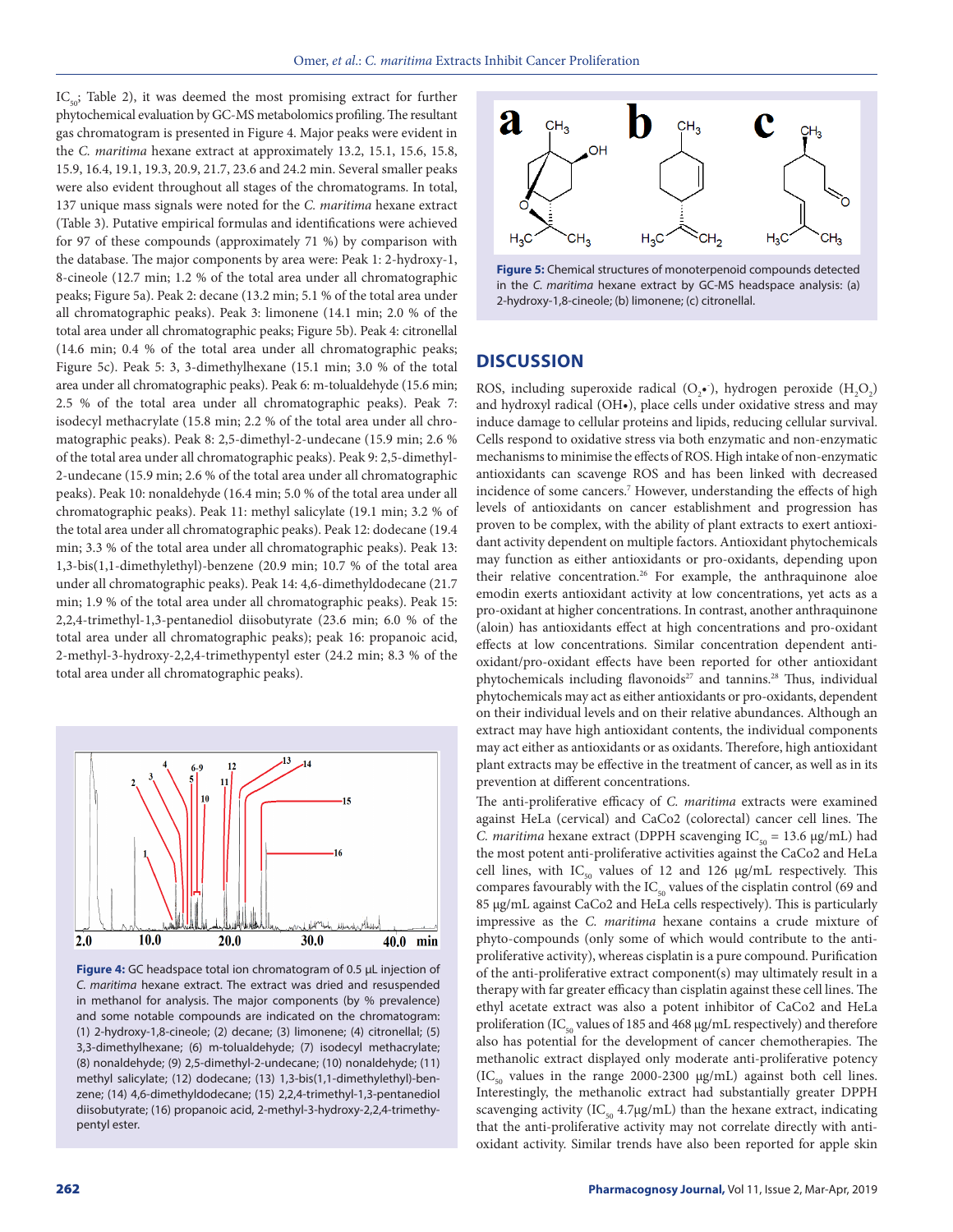| <b>Retention Time (min)</b> | <b>Molecular Mass</b> | <b>Empirical Formula</b>                   | Area%    | <b>Putative Identification</b>                    |
|-----------------------------|-----------------------|--------------------------------------------|----------|---------------------------------------------------|
| 10.39                       | 151                   | $C_{\rm s}$ H <sub>o</sub> NO <sub>2</sub> | 0.09     | Methoxy-phenyl-oxime                              |
| 11.72                       | 112                   | $C_7 H_{12} O$                             | 1.36     | (E)-2-Heptenal                                    |
| 12.33                       | 128                   | $C_{9}H_{20}$                              | 0.27     | 2,2,3,3-Tetramethylpentane                        |
| 12.53                       | 128                   | $C_8 H_{16} O$                             | 1.19     | 1-Octen-3-ol                                      |
| 12.74                       | 170                   | $C_{10} H_{18} O_2$                        | 1.21     | 2-Hydroxy-1,8-cineole                             |
| 13.24                       | 142                   | $C_{10}H_{22}$                             | 5.09     | Decane                                            |
| 13.54                       | 142                   | $C_{10}H_{22}$                             | 1.40     | 3,3,5-Trimethylheptane                            |
| 13.67                       | 142                   | $C_{10}H_{22}$                             | 1.73     | 2,5,5-Trimethylheptane                            |
| 13.87                       | 120                   | $C_{9}H_{12}$                              | 0.15     | Ethyl-toluene                                     |
| 13.96                       | 286                   | $C_{16} H_{30} O_4$                        | 0.45     | Oxalic acid                                       |
| 14.10                       | 136                   | $C_{10} H_{16}$                            | 1.99     | D-Limonene                                        |
| 14.63                       | 154                   | $C_{10}H_{18}O$                            | 0.41     | Citronellal                                       |
| 14.99                       | 168                   | $C_{12}H_{24}$                             | 0.27     | (3Z)-9-Methyl-3-undecane                          |
| 15.09                       | 114                   | $C_{8}H_{18}$                              | 2.96     | 3,3-Dimethylhexane                                |
| 15.26                       | 184                   | $C_{13} H_{28}$                            | 0.79     | Isobutylnonane                                    |
| 15.35                       | 124                   | $C_{9}H_{16}$                              | 0.17     | 2-Nonyne                                          |
| 15.46                       | 130                   | $C_8H_{18}O$                               | 0.28     | 1-Octanol                                         |
| 15.62                       | 120                   | $C_{s}H_{s}O$                              | 2.53     | m-Tolualdehyde                                    |
| 15.75                       | 226                   | $C_{14} H_{26} O_2$                        | 2.17     | Isodecyl methacrylate                             |
| 15.88                       | 182                   | $C_{13} H_{26}$                            | 2.64     | 2,5-Dimethyl-2-undecane                           |
| 16.25                       | 184                   | $C_{13} H_{28}$                            | 0.17     | 5-Isobutylnonane                                  |
| 16.44                       | 142                   | C <sub>9</sub> H <sub>18</sub> O           | 4.99     | n-Nonaldehyde                                     |
| 16.64                       | 156                   | $C_{11} H_{24}$                            | 0.43     | 6-Ethyl-2-methloctane                             |
| 16.79                       | 134                   | $C_{10} H_{14}$                            | 0.66     | 1,3-Dimethylbenzene                               |
| 16.92                       | 134                   | $C_{10} H_{14}$                            | 1.01     | o-Cymene                                          |
| 17.06                       | 126                   | $C_{9}H_{18}$                              | 0.03     | 3,5,5-Trimethylhexene                             |
| 17.25                       | 172                   | $C_{11}H_{24}O$                            | 0.05     | 2-Isopropyl-5-methyl-1-heptanol                   |
| 18.09                       | 286                   | $C_{16} H_{30} O_4$                        | 0.31     | Oxalic acid, 2-ethylhexyl isohexyl ester          |
| 18.33                       | 184                   | $C_{13}H_{28}$                             | 0.18     | 5-Sec-butylnonane                                 |
| 18.44                       | 144                   | $C_8 H_{16} O_2$                           | $0.10\,$ | Octanoic acid                                     |
| 18.52                       | 170                   | $C_{12} H_{26}$                            | 0.03     | 3,8-Dimethyldecane                                |
| 18.67                       | 314                   | $C_{18} H_{34} O_4$                        | 0.20     | Oxalic acid, 6-ethyloct-3-yl hexyl ester          |
| 19.13                       | 152                   | $C_8$ H <sub>8</sub> O <sub>3</sub>        | 3.20     | Methyl salicylate                                 |
| 19.31                       | 150                   | $C_{10} H_{14} O$                          | 0.47     | Safranal                                          |
| 19.40                       | 170                   | $C_{12} H_{26}$                            | 3.32     | n-Dodecane                                        |
| 19.48                       | 156                   | $C_{10} H_{20} O$                          | 0.87     | Decanal                                           |
| 19.82                       | 184                   | $C_{13}H_{28}$                             | 0.38     | 4,8-Dimethylundecane                              |
| 19.92                       | 152                   | $C_{10}H_{16}O$                            | 0.09     | Citral                                            |
| 20.04                       | 184                   | $C_{13} H_{28}$                            | 0.09     | 4-Methyldodecane                                  |
| 20.16                       | 139                   | $C_7 H$ , NO <sub>2</sub>                  | 0.07     | 2-Ethyl-3-methyl-maleimide                        |
| 20.32                       | 374                   | $C_{21} H_{42} O_3 S$                      | 0.14     | Sulfurous acid, cyclohexylmethyl tetradecyl ester |
| 20.46                       | 198                   | $C_{14} H_{30}$                            | 0.60     | 4,6-Dimethyldodecane                              |
| 20.70                       | 198                   | $C_{14} H_{30}$                            | 1.31     | 2,6,10-Trimethyltridecane                         |

**Table 3: Qualitative headspace GC-MS analysis of the** *C. maritima* **hexane extract, elucidation of empirical formulas and putative identification (where possible) of the compounds.**

Continued...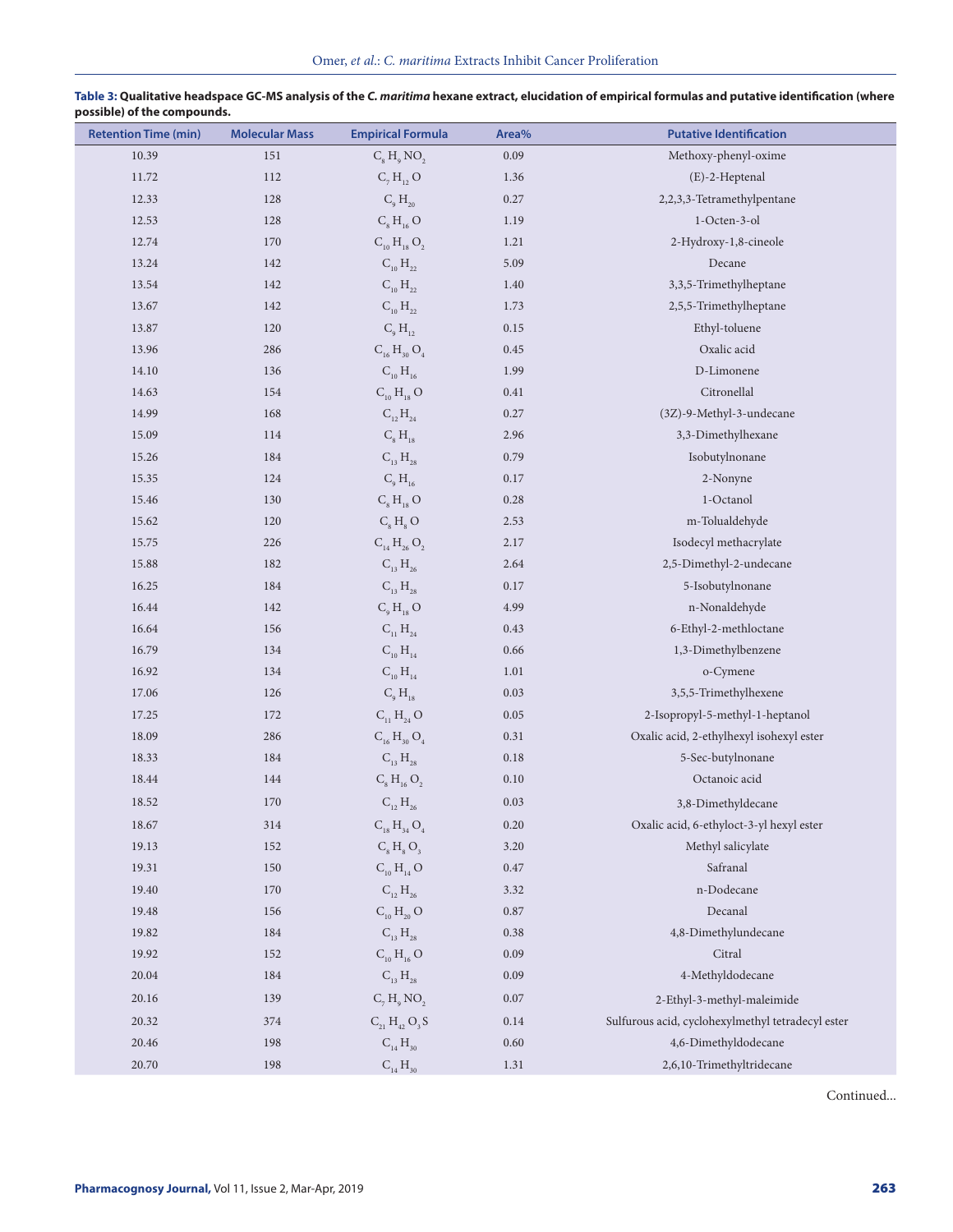|  | Table 3: Cont'd. |  |
|--|------------------|--|
|--|------------------|--|

| <b>Retention Time (min)</b> | <b>Molecular Mass</b> | <b>Empirical Formula</b> | Area%    | <b>Putative Identification</b>                                |
|-----------------------------|-----------------------|--------------------------|----------|---------------------------------------------------------------|
| 20.94                       | 190                   | $C_{14} H_{22}$          | 10.71    | 1,3-bis(1,1-Dimethylethyl)-benzene                            |
| 21.08                       | 154                   | $C_{10} H_{18} O$        | 0.14     | 2-Decenal                                                     |
| 21.54                       | 184                   | $C_{13}H_{28}$           | 0.26     | 11-Methyldodecane                                             |
| 21.61                       | 168                   | $C_{12} H_{24}$          | 0.03     | 7-Methyl-undecene                                             |
| 21.71                       | 198                   | $C_{14} H_{30}$          | 1.86     | 4,6-Dimethyldodecane                                          |
| 21.86                       | 210                   | $C_{15} H_{30}$          | 0.28     | 1-Pentadecene                                                 |
| 21.94                       | 114                   | $C_{8}H_{18}$            | 0.45     | 3,3-Dimethylhexane                                            |
| 22.10                       | 198                   | $C_{14} H_{30}$          | 0.14     | 4,6-Dimethyl-docecane                                         |
| 22.31                       | 212                   | $C_{15} H_{32}$          | 0.34     | 2,6,11-Trimethyldodecane                                      |
| 22.42                       | 200                   | $C_{13} H_{28} O$        | 1.25     | Isotridecanol                                                 |
| 22.65                       | 200                   | $C_{13} H_{28} O$        | 1.93     | n-Tridecan-1-ol                                               |
| 22.80                       | 184                   | $C_{13}H_{28}$           | 0.17     | 5-Methyl-5-propylnonane                                       |
| 22.88                       | 168                   | $C_{12} H_{24}$          | 1.32     | 7-Methyl-1-undecene                                           |
| 22.97                       | 226                   | $C_{16} H_{34}$          | 1.02     | Hexadecane                                                    |
| 23.23                       | 240                   | $C_{17} H_{36}$          | 0.53     | Heptadecane                                                   |
| 23.41                       | 184                   | $C_{13}H_{28}$           | 0.15     | 4-Methyldodecane                                              |
| 23.62                       | 286                   | $C_{16} H_{30} O_4$      | 5.98     | 2,2,4-Trimethyl-1,3-pentanediol diisobutyrate                 |
| 24.19                       | 216                   | $C_{12} H_{24} O_{3}$    | 8.32     | Propanoic acid, 2-methyl-3-hydroxy-2,2,4-trimethypentyl ester |
| 24.96                       | 198                   | $C_{14} H_{30}$          | 0.50     | Tetradecane                                                   |
| 25.67                       | 264                   | $C_{13} H_{28} O_3 S$    | 0.04     | Sulfurous acid, decyl-2-propyl ester                          |
| 27.83                       | 193                   | $C_{13} H_{20} O$        | 0.06     | trans- $\beta$ -Ionone                                        |
| 28.14                       | 282                   | $C_{20} H_{42}$          | 0.17     | n-Eicosane                                                    |
| 28.37                       | 296                   | $C_{21} H_{44}$          | 0.73     | n-Heneicosane                                                 |
| 28.86                       | 206                   | $C_{14} H_{22} O$        | 0.19     | 2,4-Di-tert-butylphenol                                       |
| 29.50                       | 180                   | $C_{11} H_{16} O_2$      | 0.87     | 5,6,7,7a-tetrahydro-4,4,7a-trimethyl-2(4H)-benzofuranone      |
| 29.81                       | 184                   | $C_{13} H_{28}$          | 0.04     | 5-Butylnonane                                                 |
| 29.91                       | 228                   | $C_{15}H_{32}O$          | 0.07     | 3,7,11-Trimethyl-1-dodecanol                                  |
| 30.00                       | 352                   | $C_{16}H_{33}$ I         | 0.05     | n-Hexadecyl iodide                                            |
| 30.42                       | 210                   | $C_{15} H_{30}$          | $0.04\,$ | Nonylcyclohexane                                              |
| 30.51                       | 338                   | $C_{24} H_{50}$          | 0.12     | 11-Methyl-n-tricosane                                         |
| 30.68                       | 256                   | $C_{16} H_{32} O_2$      | 0.04     | Palmitic acid                                                 |
| 30.86                       | 380                   | $C_{27} H_{56}$          | $0.11\,$ | 2-Methyl-hexacosane                                           |
| 31.08                       | 296                   | $C_{21} H_{44} O$        | $0.10\,$ | 8-Hexylpentadecane                                            |
| 31.67                       | 368                   | $C_{24} H_{48} O_2$      | 0.10     | Ethyl docosanoate                                             |
| 31.78                       | 286                   | $C_{16} H_{30} O_4$      | $0.80\,$ | 1-Isobutyl-4-isopropyl-3-isopropyl-2,2-dimethylsuccinate      |
| 33.00                       | 212                   | $C_{15}H_{32}O$          | 0.17     | Pentadecane                                                   |
| 33.96                       | 252                   | $C_{18}H_{36}$           | 0.46     | n-Dodecyclohexane                                             |
| 33.43                       | 356                   | $C_{22} H_{44} O_3$      | 0.04     | Carbonic acid, decyl undecyl ester                            |
| 34.10                       | 226                   | $C_{16} H_{34}$          | 0.32     | 2,6,10-Trimethyltridecane                                     |
| 34.19                       | 380                   | $C_{27} H_{56} O$        | 0.07     | 2-Methyl-n-hexacosane                                         |
| 34.96                       | 208                   | $C_{15}H_{28}$           | 0.06     | 1,3-Dicyclohexylpropane                                       |
| 35.03                       | 254                   | $C_{18} H_{38}$          | $0.02\,$ | 2-Methyl-heptadecane                                          |
| 35.15                       | 576                   | $C_{32} H_{65} I$        | 0.03     | 1-Iodo-dotriacontane                                          |

Continued...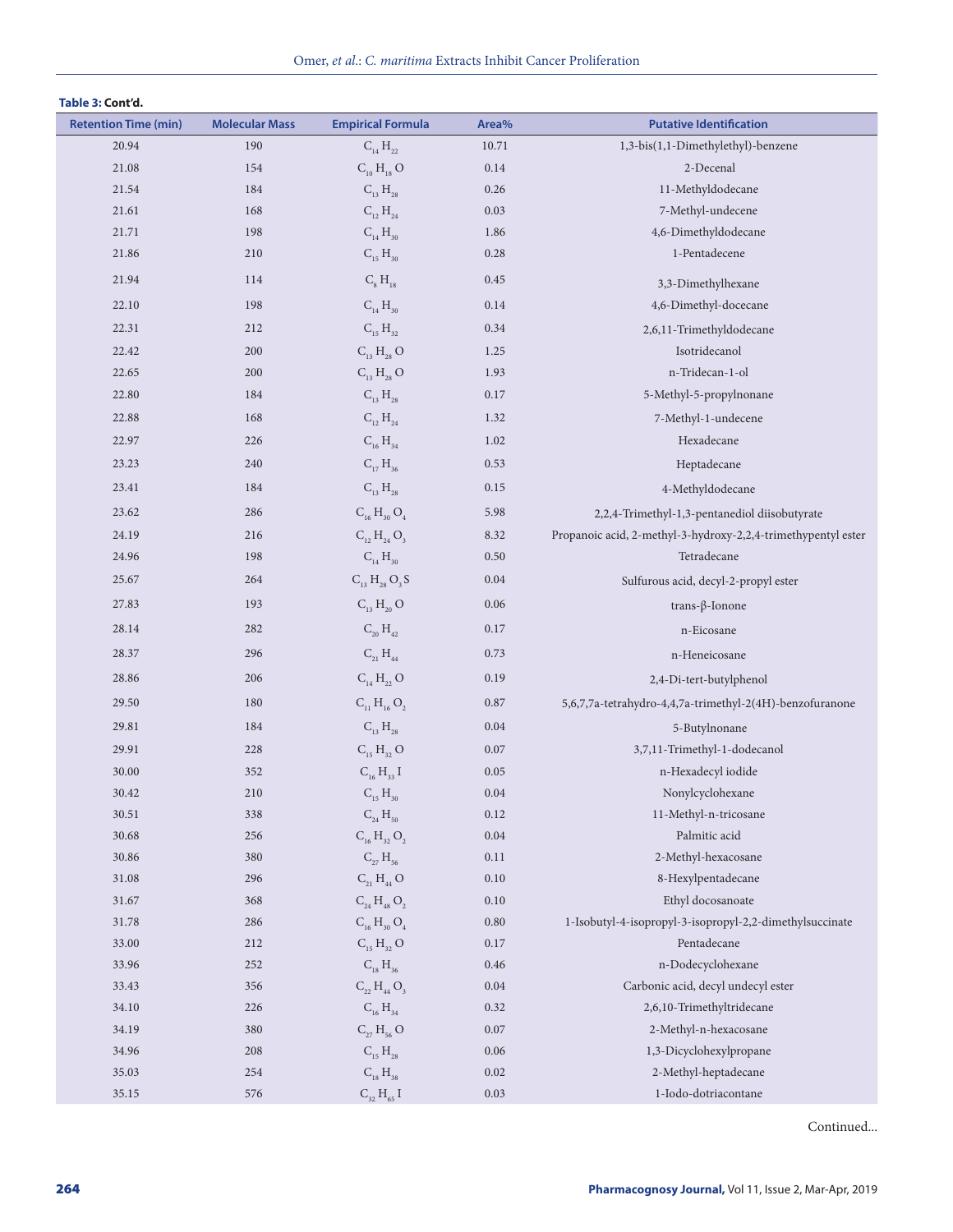| IMMIN YI NYIIN MI           |                       |                          |       |                                   |
|-----------------------------|-----------------------|--------------------------|-------|-----------------------------------|
| <b>Retention Time (min)</b> | <b>Molecular Mass</b> | <b>Empirical Formula</b> | Area% | <b>Putative Identification</b>    |
| 35.47                       | 270                   | $C_{17}H_{34}O_2$        | 0.09  | Ethyl pentadecanoate              |
| 36.13                       | 278                   | $C_{20}H_{38}$           | 0.01  | Neophytadiene                     |
| 36.19                       | 268                   | $C_{18} H_{36} O$        | 0.50  | 6,10,14-Trimethyl-1-pentadecanone |
| 36.48                       | 278                   | $C_{16} H_{22} O_4$      | 0.76  | Diisobutyl phthalate              |
| 36.81                       | 312                   | $C_{20} H_{40} O_2$      | 0.02  | Stearic acid, ethyl ester         |
| 37.20                       | 256                   | $C_{16}H_{32}O_2$        | 0.43  | Methyl 12-methyltetradecanoate    |
| 37.57                       | 652                   | $C_{38} H_{68} O_8$      | 0.02  | Ascorbic acid 2,6-dihexadecanoate |
| 37.63                       | 278                   | $C_{16} H_{22} O_4$      | 0.08  | Dibutyl phthalate                 |
| 37.98                       | 284                   | $C_{18} H_{36} O_2$      | 0.72  | Ethyl palmitate                   |
| 38.06                       | 184                   | $C_{13}H_{28}$           | 0.02  | 5-Isobutylnonane                  |
| 39.77                       | 306                   | $C_{20}H_{34}O_2$        | 0.03  | Linolenic acid, ethyl ester       |

The % area is expressed as a % of the total area under all chromatographic peaks.

**Table 3: Cont'd.**

extracts against CaCo2 cells.<sup>29</sup> The phenolic acids and flavonoid components of the extracts may protect cells from oxidative stress by shielding lipids, proteins and DNA from oxidative damage, thereby blocking apoptosis.

GC-MS headspace analysis putatively identified a number of compounds that may contribute to the anti-proliferative activity of the *C. maritima* hexane extract. The presence of a several terpenoids was of particular interest. Indeed, the monoterpenoids 2-hydroxy-1,8-cineole (Figure 5a), limonene (Figure 5b) and citronellal (Figure 5c) were amongst the most abundant compounds identified in the extract. Additionally, the *C. maritima* hexane extract contained several other terpenoids in lower abundance. Safranal, cymene and citral were also detected in the *C. maritima* hexane extract, albeit in substantially lower relative abundance. Many monoterpenoids have anticancer properties and their antiproliferative properties have been extensively reported. Geraniol and iosgeraniol inhibit the proliferation of murine leukaemia, hepatoma and melanomas.30,31 Cineole, induces apoptosis in HCT116 and RKO human colon carcinoma cells by activating p38 and of caspase-3, as well as inactivating of Akt.32 α-Pinene treatment disrupts mitochondrial membrane potential in metastatic melanoma cells, increasing their production of ROS and thereby increasing caspase-3 activity and DNA fragmentation, inducing apoptosis.33 Linalool and its derivatives have cytostatic and cytotoxic effects in leukaemia cell lines via activation of p53 and cyclin dependent kinase inhibitors.<sup>34</sup> Of further note, linalool also reverses doxorubicin resistance in MCF7 AdrR multidrug resistant human breast adenocarcinoma cells and therefore potentiates the activity of doxorubicin.35 Furthermore, many plant extracts with anticancer activity have been reported to be abundant in monoterpenoids.<sup>17,36-38</sup> It is therefore likely that the monoterpenoids detected in the *C. maritima* hexane extract may contribute to the anti-proliferative activity detected in our study. The sesquiterpenoid trans-β-ionone was also putatively identified in the *C. maritima* hexane extract, albeit in relatively low relative abundance. Multiple studies have also reported anticancer properties for sesquiterpenoids. Caryophyllene inhibits the cell cycle and induces apoptosis in human PC-3 prostate and MCF-7 breast cancer cell lines.39 Zingiberene supresses N2a-NB neuroblastoma cell proliferation via the induction of apoptosis.40 Similarly, phytol induces cellular apoptosis and inhibits proliferation in Molt 4B human leukaemia cells.<sup>41</sup> It is therefore possible that trans-β-ionone may have similar properties and may contribute to the anticancer properties of the *C. maritima* hexane extract.

The findings reported here also demonstrate that all *C. maritima* extracts were nontoxic towards *Artemia franciscana* nauplii. Extracts with LC<sub>50</sub>

values >1000 µg/mL towards *Artemia* nauplii have been defined as being nontoxic.25 However, further studies using human cell lines are required to verify the safety of these extracts for therapeutic use. Furthermore, bioactivity driven separation studies are required to isolate the active components and determine their mechanism of action.

# **CONCLUSION**

The results of this study demonstrate the potential of *C. maritima* extracts to block the growth of HeLa and CaCO2 cell lines. In particular, the hexane and ethyl acetate extracts were identified as particularly potent inhibitors of CaCO2 and HeLa cell proliferation. Furthermore, all extracts were nontoxic in the *Artemia* nauplii bioassay, indicating their therapeutic potential. A number of interesting compounds that may contribute to the extracts anticancer activity were identified by GC-MS. However, the anti-proliferative mechanisms of the extracts were not examined in this study. Further studies aimed at identifying the anti-proliferative mechanisms of these extracts are needed.

# **ACKNOWLEDGEMENT**

Financial support for this work was provided by the Environmental Futures Research Institute, Griffith University and the Pharmaceutical and Drug Division, National Research Centre, Giza, Egypt.

# **CONFLICT OF INTEREST**

The authors declare no conflict of interest.

### **ABBREVIATIONS**

**CACO2:** A human colorectal cancer cell line; **DMSO:** Dimethyl sulfoxide; **DPPH:** 2,2-diphenyl-1-picrylhydrazy; **GC-MS:** Gas chromatography-mass spectrometry; **HeLa:** A human cervical cancer cell line; **IC**<sub>50</sub>: The concentration required to achieve 50% effect;  $LC_{50}$ : The concentration required to achieve 50 % mortality; **MTS:** 3-(4,5-dimethylthiazol-2-yl)-5-(3-carboxymethyoxyphenyl)-2-(4-sulfophenyl)-2H-tetrazolium; **RPMI:** Roswell Park Memorial Institute; **ZOI:** Zone of inhibition.

# **REFERENCES**

- 1. Halliwell B, Gutteridge MCJ. Free radicals in biology and medicine. 3rd ed, Oxford University Press, Oxford. 1999.
- 2. Hertog MG, Bueno MHB, Fehily AM, Sweetnam PM, Elwood PC, Kromhout D. Fruit and vegetable consumption and cancer mortality in the caerphilly study. Cancer Epidemiology. Biomarkers and Prevention. 1996;5(9):673-7.
- 3. Shalom J, Cock IE. *Terminalia ferdinandiana* Exell. fruit and leaf extracts inhibit proliferation and induce apoptosis in selected human cancer cell lines. Nutrition and Cancer. 2018;70(4):579-93. DOI: 10.1080/01635581.2018.1460680